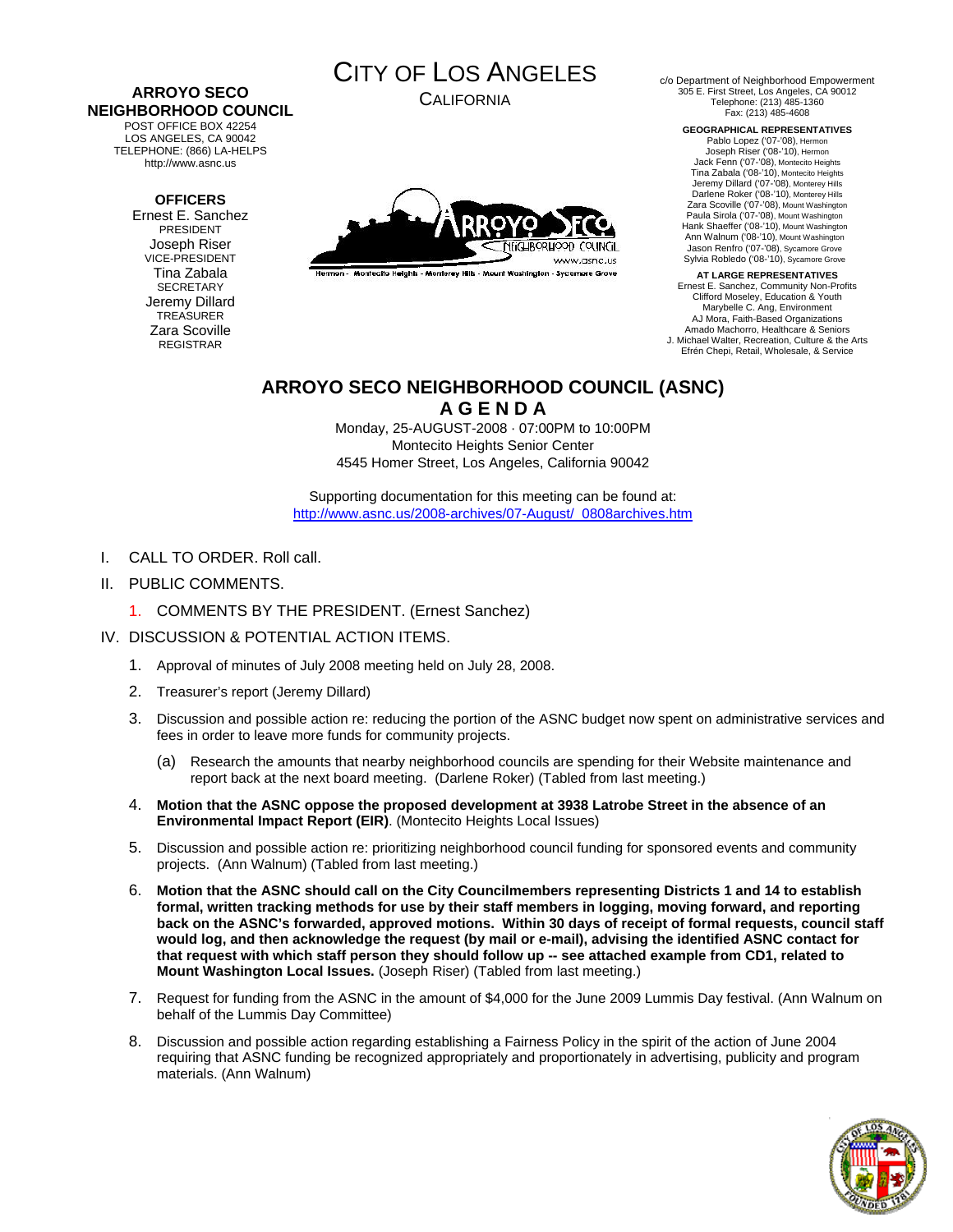## **ARROYO SECO NEIGHBORHOOD COUNCIL (ASNC) A G E N D A, Page 2**

Monday, 25-AUGUST-2008 · 07:00PM to 10:00PM Montecito Heights Senior Center

- 9. Request for ASNC to join with other Northeast neighborhood councils in requiring that the aggregate of neighborhood council funds allocated for Lummis Day be used to establish sponsorship and order of recognition as was done with the initial Lummis Day 2006. It is further requested that all Northeast neighborhood council presidents or their designated representatives be given opportunity for pre-publication review of the Souvenir Program Booklet. (Ann Walnum)
- 10. **Motion to authorize \$703.80 from ASNC community projects fund for the installation of 6 dog waste bag dispensers in Montecito Heights**. Proposed Locations: (1) 3900 N. Berenice Avenue at Avenue 39; (2) 4005 Sinova Street at Montecito Drive (approved by property owner); (3) 1040 Montecito Drive at Fenn Street ; (4) 1050 Montecito Drive; (5) 1468 Montecito Drive adjacent to public easement (approved by property owner); and (6) Corner of Reynolds and Roberta at Debs Park Pedestrian entrance. (Montecito Heights Local Issues on behalf of MHIA).
- 11. **Motion for ASNC to provide matching funds, up to \$1000.00, for field trips and tutoring for Latona Avenue School fundraiser to be held September-October, 2008**. (Montecito Heights Local Issues on behalf of MHIA).
- 12. Appointment of Candidate Recruitment Committee (Ernest Sanchez)
- 13. Review of results from stakeholder evaluation forms submitted. (Joseph Riser)
- 14. Board review of content for first election mass mailing. (Joseph Riser, Rules & Elections)
- 15. **Motion to authorize \$455 from ASNC community projects for monies expended by the MHIA on a very informative Earthquake Preparedness Seminar held last 16-August-2008 at Lincoln High School**. (Montecito Heights Local Issues on behalf of Montecito Heights Improvement Association)
- 16. **Motion requesting ASNC to contribute \$1000 towards the purchase, printing, and installation of three banners to get the word out about the Arroyo Arts Collective's annual Open Studio Tour**. (J. Michael Walker)
- 17. **Moved that In the interest of better meeting its stated purpose to "engage stakeholders in deliberation and collaboration on matters affecting the community" and to "promote stakeholder participation in City governance and decision making processes" (Bylaws, Article II) and of allowing them more say in positions taken and funding requests before they reach the board of representatives, all standing committees of the ASNC, as identified in its bylaws, be required to meet at least three times a year.** And, ad hoc committees of this neighborhood council should be encouraged to do the same. (Joseph Riser)
- 18. Request that the ASNC join other Northeast L.A. organizations in formally supporting a pending application before the city's Cultural Heritage Commission to declare Griffith Park an L.A. City Historic Cultural Monument. (Greater Griffith Park Neighborhood Council)
- 19. COMMITTEE REPORTS.
	- (a) Local Issues.
		- (i) Hermon
		- (ii) Montecito Heights
		- (iii) Monterey Hills
		- (iv) Mount Washington
		- (v) Sycamore Grove
	- (b) Rules and Elections (Joseph Riser)
	- (c) Communications and Outreach (Zara Scoville)
	- (d) Budget and Finance (Jeremy Dillard)
	- (e) Recreation, Arts & Culture (J. Michael Walker)
	- (f) Environment (Marybelle Ang)
- 20. REPORTS FROM LIAISONS.
	- (a) LADWP/MOU Oversight Committee (Peter Parrish)
	- (b) Planning Dept./MOU Oversight Committee (Zara Scoville)



**ARROYO SECO NEIGHBORHOOD COUNCIL** Post Office Box 42254, Los Angeles, Ca90042 Phone (866) LA-HELPS www.asnc.us